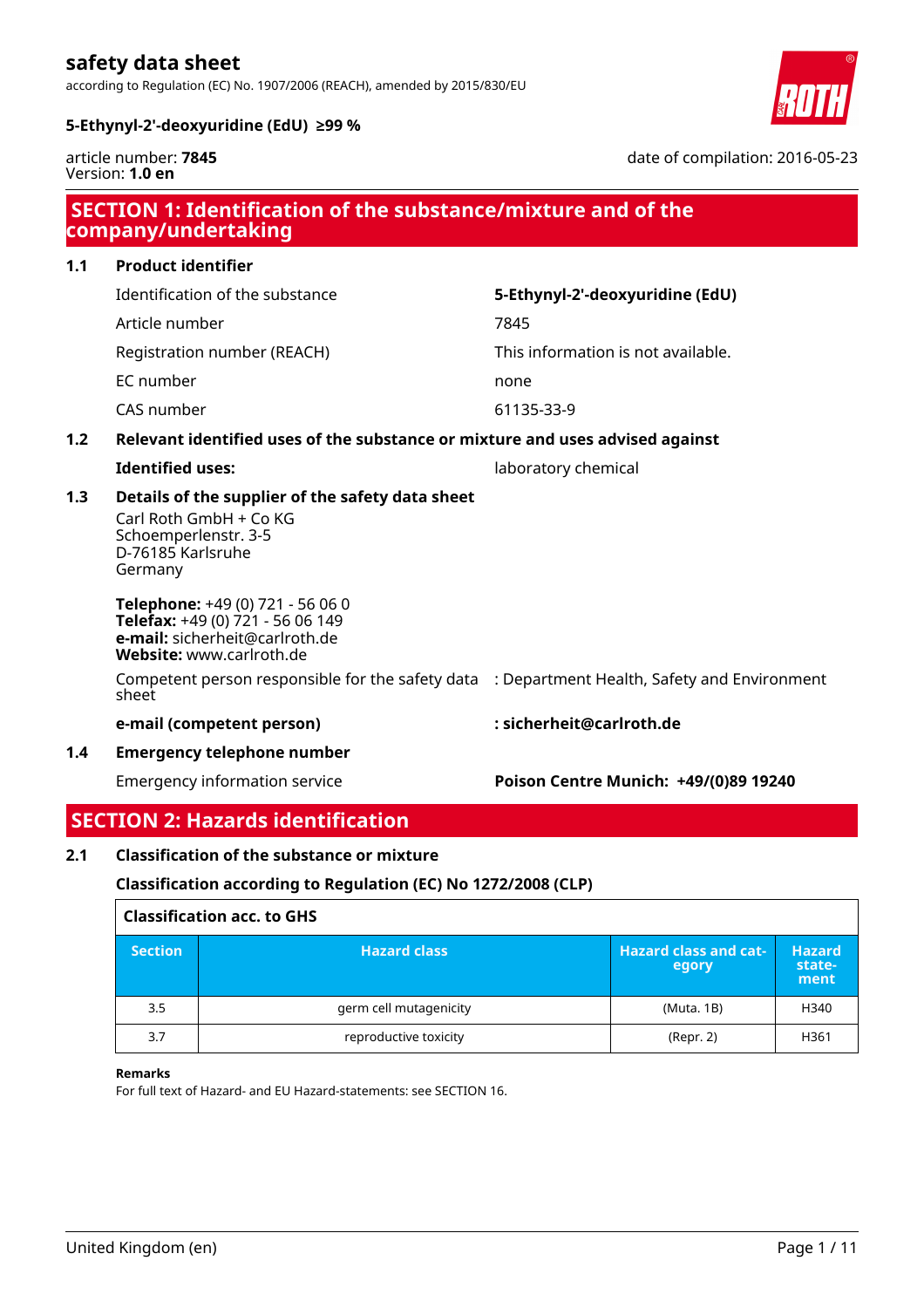according to Regulation (EC) No. 1907/2006 (REACH), amended by 2015/830/EU



# **5-Ethynyl-2'-deoxyuridine (EdU) ≥99 %**

article number: **7845**

# **2.2 Label elements**

# **Labelling according to Regulation (EC) No 1272/2008 (CLP)**

**Signal word Danger**

**Pictograms**



#### **Hazard statements**

| H340 | May cause genetic defects.                           |
|------|------------------------------------------------------|
| H361 | Suspected of damaging fertility or the unborn child. |

#### **Precautionary statements**

#### **Precautionary statements - prevention**

P280 Wear protective gloves/protective clothing/eye protection/face protection.

# **Precautionary statements - response**

P308+P313 IF exposed or concerned: Get medical advice/attention.

### For professional users only

Signal word: **Danger Labelling of packages where the contents do not exceed 125 ml** Symbol(s)



| H340      | May cause genetic defects.                             |
|-----------|--------------------------------------------------------|
| H361      | Suspected of damaging fertility or the unborn child.   |
| P308+P313 | IF exposed or concerned: Get medical advice/attention. |

# **2.3 Other hazards**

There is no additional information.

# **SECTION 3: Composition/information on ingredients**

# **3.1 Substances**

| Name of substance | 5-Ethynyl-2'-deoxyuridine (EdU) |
|-------------------|---------------------------------|
| CAS number        | 61135-33-9                      |
| Molecular formula | $C_{11}H_{12}N_{2}O_{5}$        |
| Molar mass        | 252,2 $\frac{g}{mol}$           |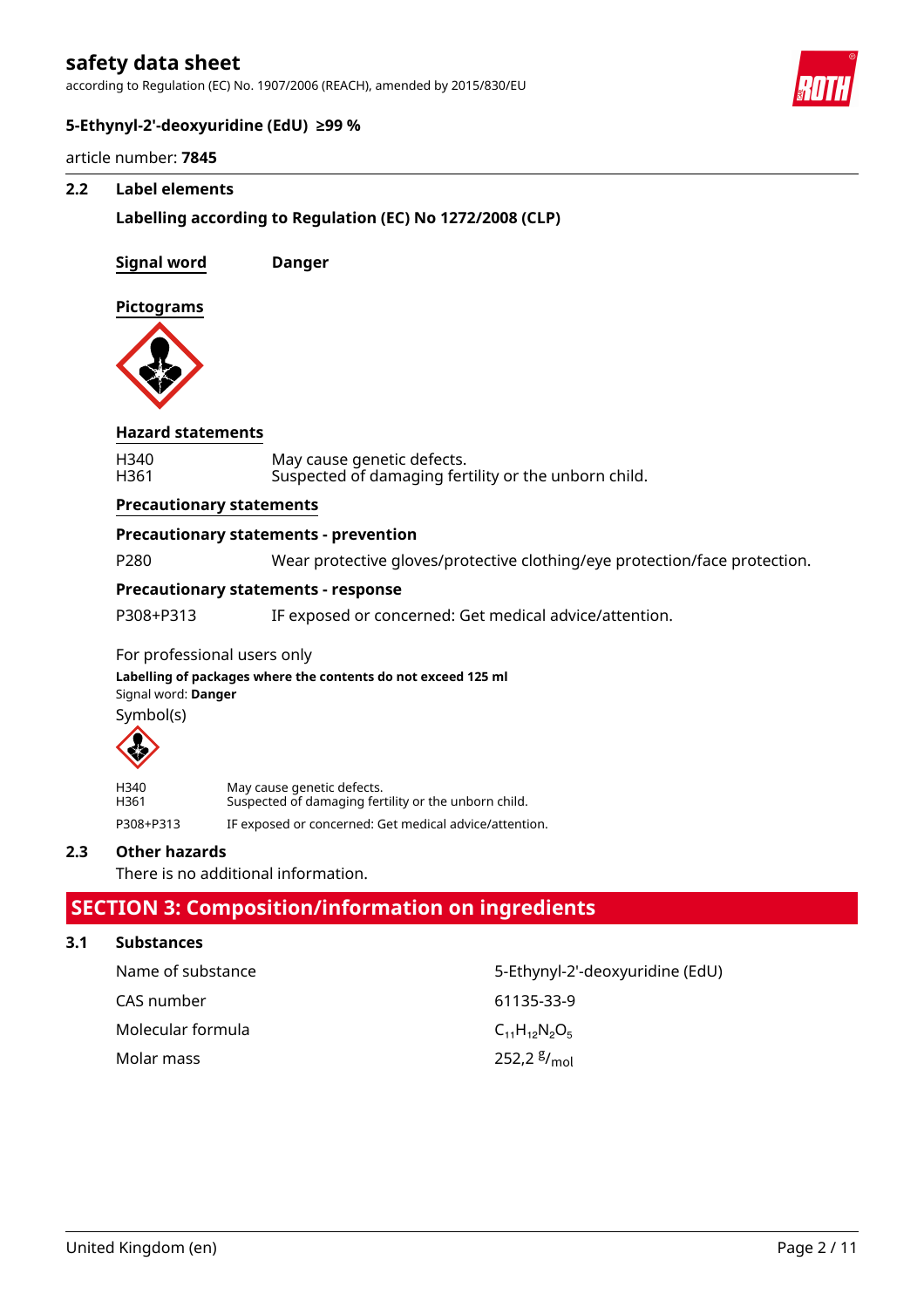according to Regulation (EC) No. 1907/2006 (REACH), amended by 2015/830/EU



# **5-Ethynyl-2'-deoxyuridine (EdU) ≥99 %**

article number: **7845**

# **SECTION 4: First aid measures**

# **4.1 Description of first aid measures**



**General notes**

Take off contaminated clothing.

#### **Following inhalation**

Provide fresh air. In all cases of doubt, or when symptoms persist, seek medical advice.

#### **Following skin contact**

Rinse skin with water/shower. Call a physician in any case.

#### **Following eye contact**

Rinse cautiously with water for several minutes. In all cases of doubt, or when symptoms persist, seek medical advice.

#### **Following ingestion**

In case of accident or unwellness, seek medical advice immediately (show directions for use or safety data sheet if possible).

- Symptoms and effects are not known to date **4.2 Most important symptoms and effects, both acute and delayed**
- none **4.3 Indication of any immediate medical attention and special treatment needed**

# **SECTION 5: Firefighting measures**

# **5.1 Extinguishing media**

# **Suitable extinguishing media**

Co-ordinate fire-fighting measures to the fire surroundings water spray, foam, dry extinguishing powder, carbon dioxide (CO2)

# **Unsuitable extinguishing media**

water jet

**5.2 Special hazards arising from the substance or mixture**

Combustible.

# **Hazardous combustion products**

In case of fire may be liberated: nitrogen oxides (NOx), carbon monoxide (CO), carbon dioxide (CO2)

# **5.3 Advice for firefighters**

Fight fire with normal precautions from a reasonable distance. Wear self-contained breathing apparatus.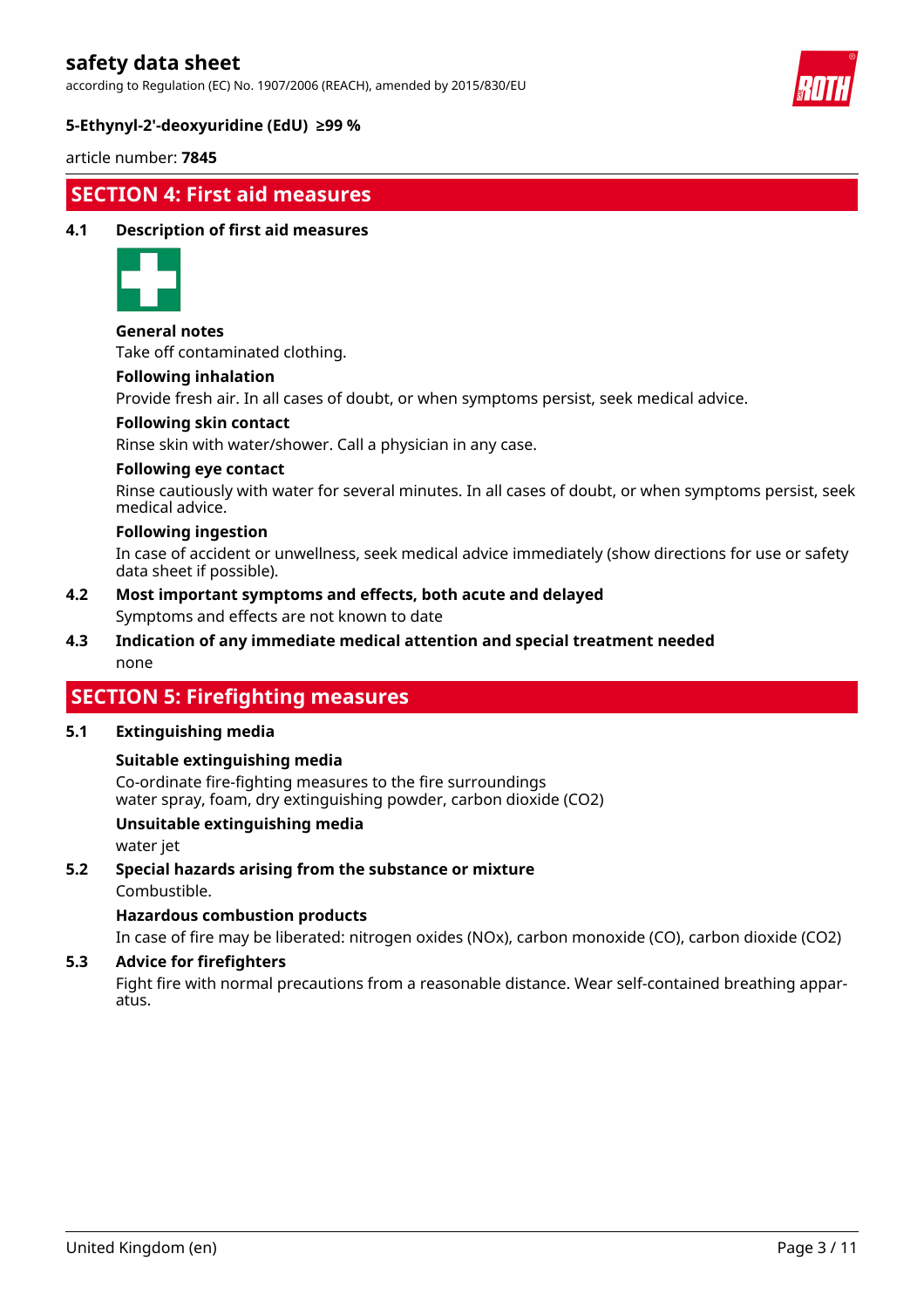according to Regulation (EC) No. 1907/2006 (REACH), amended by 2015/830/EU



# **5-Ethynyl-2'-deoxyuridine (EdU) ≥99 %**

article number: **7845**

# **SECTION 6: Accidental release measures**

#### **6.1 Personal precautions, protective equipment and emergency procedures**

#### **For non-emergency personnel**

Wearing of suitable protective equipment (including personal protective equipment referred to under Section 8 of the safety data sheet) to prevent any contamination of skin, eyes and personal clothing. Do not breathe dust. Avoid contact with skin, eyes and clothes.

# **6.2 Environmental precautions**

Keep away from drains, surface and ground water.

# **6.3 Methods and material for containment and cleaning up**

#### **Advices on how to contain a spill**

Covering of drains.

**Advices on how to clean up a spill**

Take up mechanically. Control of dust.

#### **Other information relating to spills and releases**

Place in appropriate containers for disposal. Ventilate affected area.

#### **Reference to other sections**

Hazardous combustion products: see section 5. Personal protective equipment: see section 8. Incompatible materials: see section 10. Disposal considerations: see section 13.

# **SECTION 7: Handling and storage**

# **7.1 Precautions for safe handling**

Use extractor hood (laboratory). Avoid dust formation. Provide adequate ventilation.

# **• Measures to prevent fire as well as aerosol and dust generation**

Removal of dust deposits.

# **Advice on general occupational hygiene**

Wash hands before breaks and after work. Keep away from food, drink and animal feedingstuffs.

# **7.2 Conditions for safe storage, including any incompatibilities**

Keep container tightly closed in a cool place. Store in a dry place.

**Incompatible substances or mixtures**

# Observe hints for combined storage.

#### **Consideration of other advice**

# **• Ventilation requirements**

Use local and general ventilation.

**• Specific designs for storage rooms or vessels**

Recommended storage temperature: -20 °C.

# **7.3 Specific end use(s)**

No information available.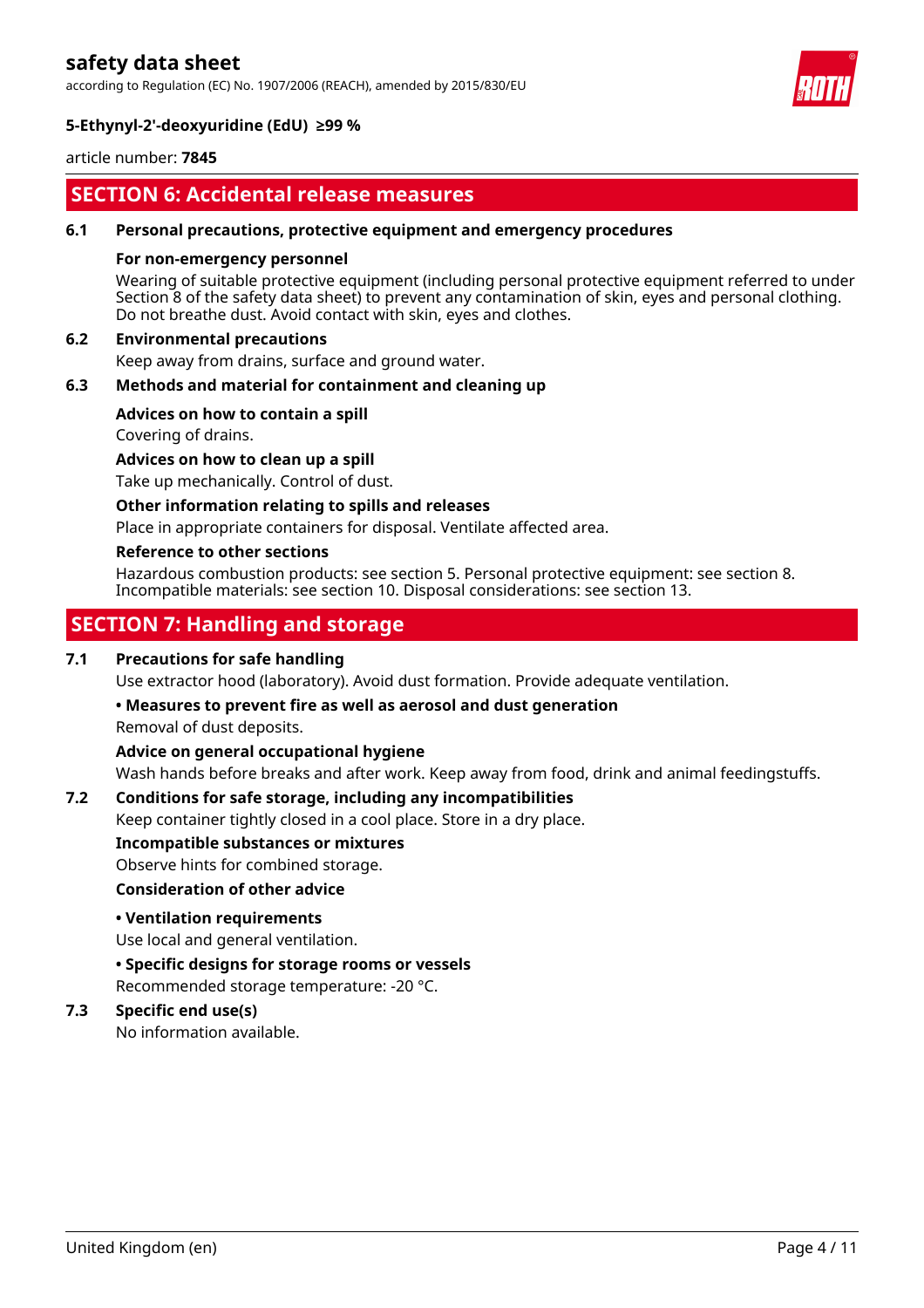according to Regulation (EC) No. 1907/2006 (REACH), amended by 2015/830/EU



# **5-Ethynyl-2'-deoxyuridine (EdU) ≥99 %**

article number: **7845**

# **SECTION 8: Exposure controls/personal protection**

#### **8.1 Control parameters**

# **National limit values**

# **Occupational exposure limit values (Workplace Exposure Limits)**

| Coun-<br><b>try</b> | Name of agent | <b>CAS No</b> | Nota-<br><b>tion</b> | <b>Identifier</b> | <b>TWA</b><br>$\lceil \lceil \mathsf{mg/m^3} \rceil \mid \lceil \mathsf{mg/m^3} \rceil \rceil$ | <b>STEL</b> | <b>Source</b> |
|---------------------|---------------|---------------|----------------------|-------------------|------------------------------------------------------------------------------------------------|-------------|---------------|
| GB                  | dust          |               |                      | <b>WEL</b>        | 10                                                                                             |             | EH40/2005     |
| GB                  | dust          |               |                      | <b>WEL</b>        |                                                                                                |             | EH40/2005     |

**Notation**

|  | Inhalable fraction |  |  |
|--|--------------------|--|--|
|  |                    |  |  |

r Respirable fraction<br>STEL Short-term exposure

Short-term exposure limit: a limit value above which exposure should not occur and which is related to a 15minute period unless otherwise specified

TWA Time-weighted average (long-term exposure limit): measured or calculated in relation to a reference period of 8 hours time-weighted average

#### **8.2 Exposure controls**

# **Individual protection measures (personal protective equipment)**



## **Eye/face protection**

Use safety goggle with side protection.

#### **Skin protection**

#### **• hand protection**

Wear suitable gloves. Chemical protection gloves are suitable, which are tested according to EN 374. For special purposes, it is recommended to check the resistance to chemicals of the protective gloves mentioned above together with the supplier of these gloves.

#### **• type of material**

NBR (Nitrile rubber)

#### **• material thickness**

>0,11 mm.

# **• breakthrough times of the glove material**

>480 minutes (permeation: level 6)

#### **• other protection measures**

Take recovery periods for skin regeneration. Preventive skin protection (barrier creams/ointments) is recommended.

# **Respiratory protection**

Respiratory protection necessary at: Dust formation. Particulate filter device (EN 143). P3 (filters at least 99,95 % of airborne particles, colour code: White).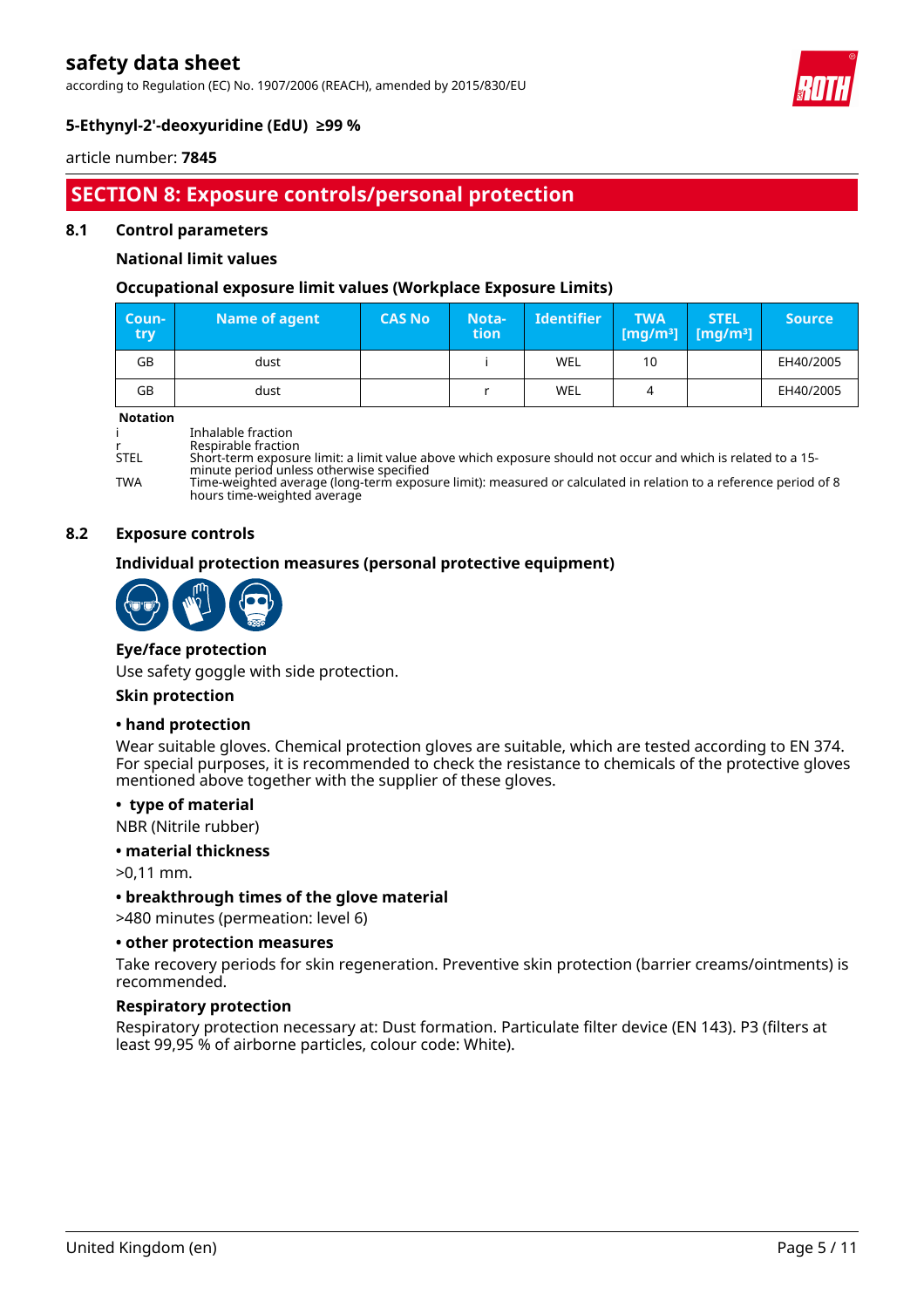according to Regulation (EC) No. 1907/2006 (REACH), amended by 2015/830/EU



# **5-Ethynyl-2'-deoxyuridine (EdU) ≥99 %**

article number: **7845**

# **Environmental exposure controls**

Keep away from drains, surface and ground water.

# **SECTION 9: Physical and chemical properties**

# **9.1 Information on basic physical and chemical properties**

| Appearance                              |                                                |
|-----------------------------------------|------------------------------------------------|
| Physical state                          | solid (powder, crystalline)                    |
| Colour                                  | white                                          |
| Odour                                   | this information is not available              |
| Odour threshold                         | No data available                              |
| Other physical and chemical parameters  |                                                |
| pH (value)                              | This information is not available.             |
| Melting point/freezing point            | 199 °C                                         |
| Initial boiling point and boiling range | This information is not available.             |
| Flash point                             | not applicable                                 |
| Evaporation rate                        | no data available                              |
| Flammability (solid, gas)               | Non-flammable                                  |
| <b>Explosive limits</b>                 |                                                |
| · lower explosion limit (LEL)           | this information is not available              |
| • upper explosion limit (UEL)           | this information is not available              |
| Explosion limits of dust clouds         | these information are not available            |
| Vapour pressure                         | This information is not available.             |
| Density                                 | $1,6 \frac{\text{g}}{\text{cm}^3}$             |
| Vapour density                          | This information is not available.             |
| Relative density                        | Information on this property is not available. |
| Solubility(ies)                         |                                                |
| Water solubility                        | no data available                              |
| Partition coefficient                   |                                                |
| n-octanol/water (log KOW)               | This information is not available.             |
| Auto-ignition temperature               | Information on this property is not available. |
| Decomposition temperature               | no data available                              |
| Viscosity                               | not relevant (solid matter)                    |
| <b>Explosive properties</b>             | none                                           |
| Oxidising properties                    | none                                           |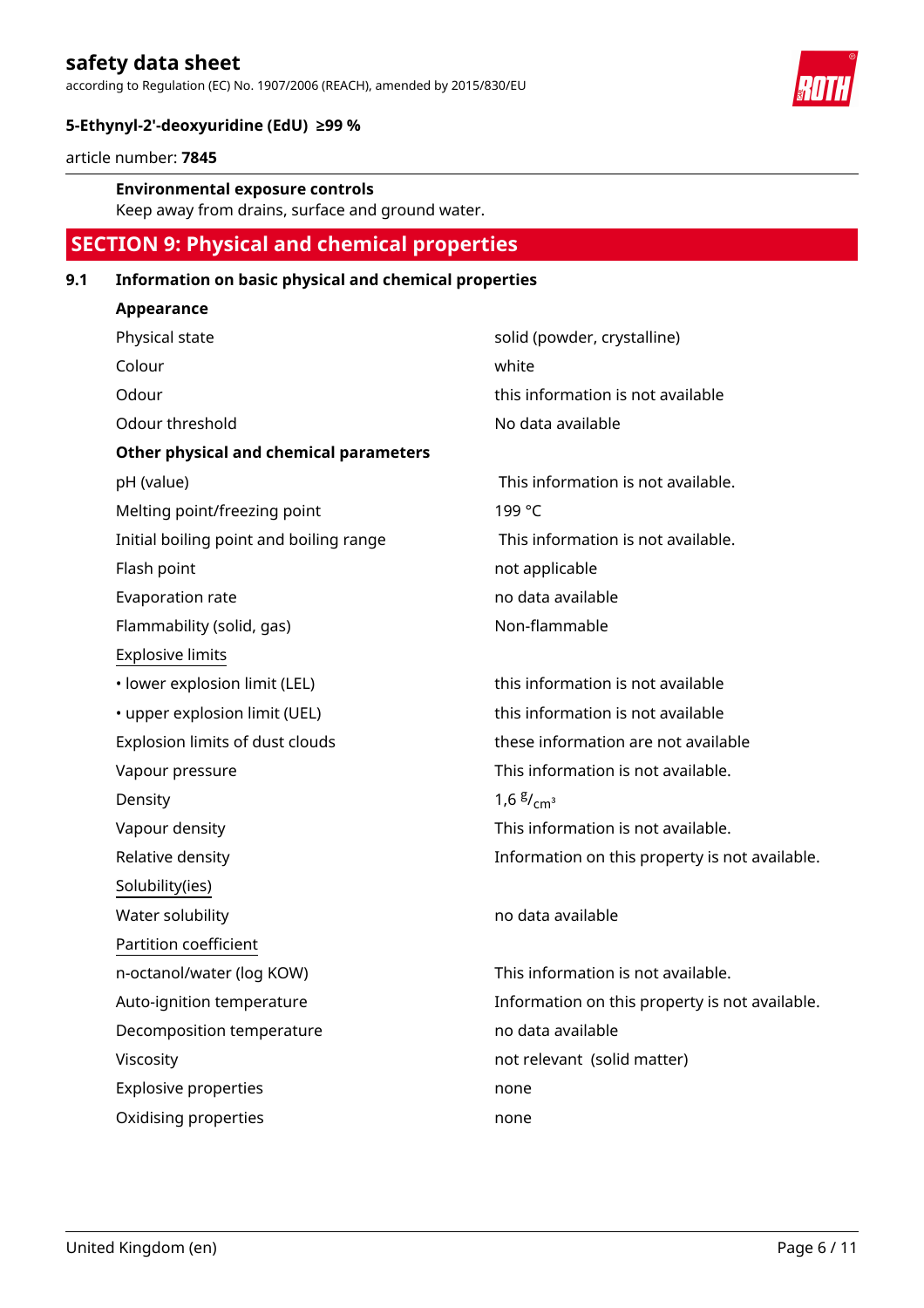according to Regulation (EC) No. 1907/2006 (REACH), amended by 2015/830/EU



# **5-Ethynyl-2'-deoxyuridine (EdU) ≥99 %**

article number: **7845**

# **9.2 Other information**

There is no additional information.

# **SECTION 10: Stability and reactivity**

#### **10.1 Reactivity**

The product in the delivered form is not dust explosion capable; the enrichment of fine dust however leads to the danger of dust explosion.

#### **10.2 Chemical stability**

The material is stable under normal ambient and anticipated storage and handling conditions of temperature and pressure.

Exothermic reaction with: Strong oxidiser **10.3 Possibility of hazardous reactions**

# There are no specific conditions known which have to be avoided. **10.4 Conditions to avoid**

There is no additional information. **10.5 Incompatible materials**

# **10.6 Hazardous decomposition products**

Hazardous combustion products: see section 5.

# **SECTION 11: Toxicological information**

# **11.1 Information on toxicological effects**

# **Acute toxicity**

Shall not be classified as acutely toxic.

# **Skin corrosion/irritation**

Shall not be classified as corrosive/irritant to skin.

# **Serious eye damage/eye irritation**

Shall not be classified as seriously damaging to the eye or eye irritant.

# **Respiratory or skin sensitisation**

Shall not be classified as a respiratory or skin sensitiser.

# **Summary of evaluation of the CMR properties**

# **Germ cell mutagenicity:**

May cause genetic defects

# **Reproductive toxicity:**

Suspected of damaging fertility or the unborn child

# **• Specific target organ toxicity - single exposure**

Shall not be classified as a specific target organ toxicant (single exposure).

# **• Specific target organ toxicity - repeated exposure**

Shall not be classified as a specific target organ toxicant (repeated exposure).

# **Aspiration hazard**

Shall not be classified as presenting an aspiration hazard.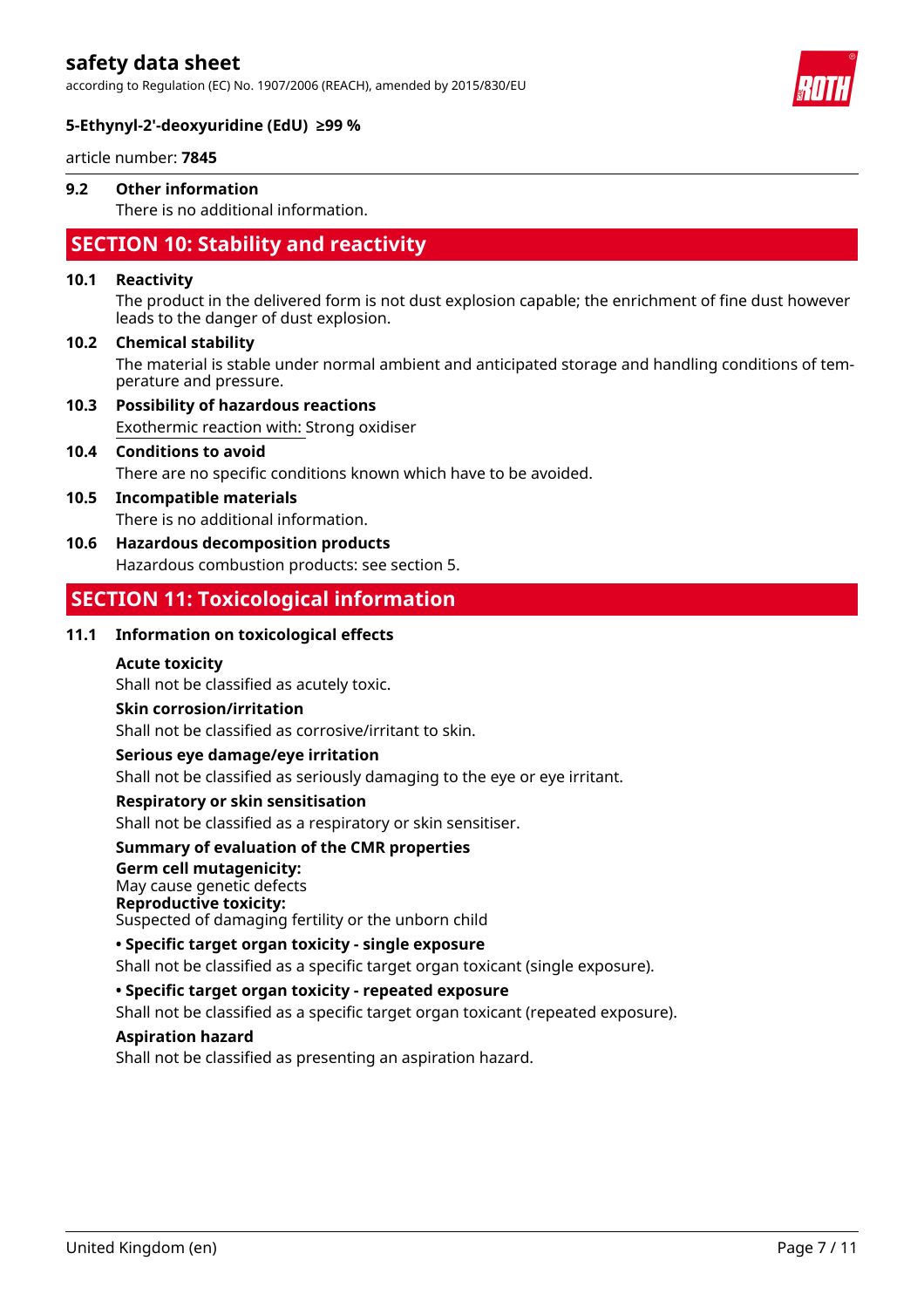according to Regulation (EC) No. 1907/2006 (REACH), amended by 2015/830/EU



# **5-Ethynyl-2'-deoxyuridine (EdU) ≥99 %**

article number: **7845**

# **Symptoms related to the physical, chemical and toxicological characteristics**

- data are not available **• If swallowed**
- **If in eyes**

data are not available

**• If inhaled**

data are not available

**• If on skin**

data are not available

**Other information**

None

# **SECTION 12: Ecological information**

# **12.1 Toxicity**

acc. to 1272/2008/EC: Shall not be classified as hazardous to the aquatic environment.

# **12.2 Process of degradability**

Theoretical Oxygen Demand with nitrification: 1,538  $mg/mg$ Theoretical Oxygen Demand: 1,269 mg/mg Theoretical Carbon Dioxide: 1,919 mg/<sub>mg</sub>

- Data are not available. **12.3 Bioaccumulative potential**
- Data are not available. **12.4 Mobility in soil**
- Data are not available. **12.5 Results of PBT and vPvB assessment**
- Strongly hazardous to water. **12.6 Other adverse effects**

# **SECTION 13: Disposal considerations**

# **13.1 Waste treatment methods**

This material and its container must be disposed of as hazardous waste. Dispose of contents/container in accordance with local/regional/national/international regulations.

# **Sewage disposal-relevant information**

Do not empty into drains.

# **13.2 Relevant provisions relating to waste**

The allocation of waste identity numbers/waste descriptions must be carried out according to the EEC, specific to the industry and process.

# **13.3 Remarks**

Waste shall be separated into the categories that can be handled separately by the local or national waste management facilities. Please consider the relevant national or regional provisions.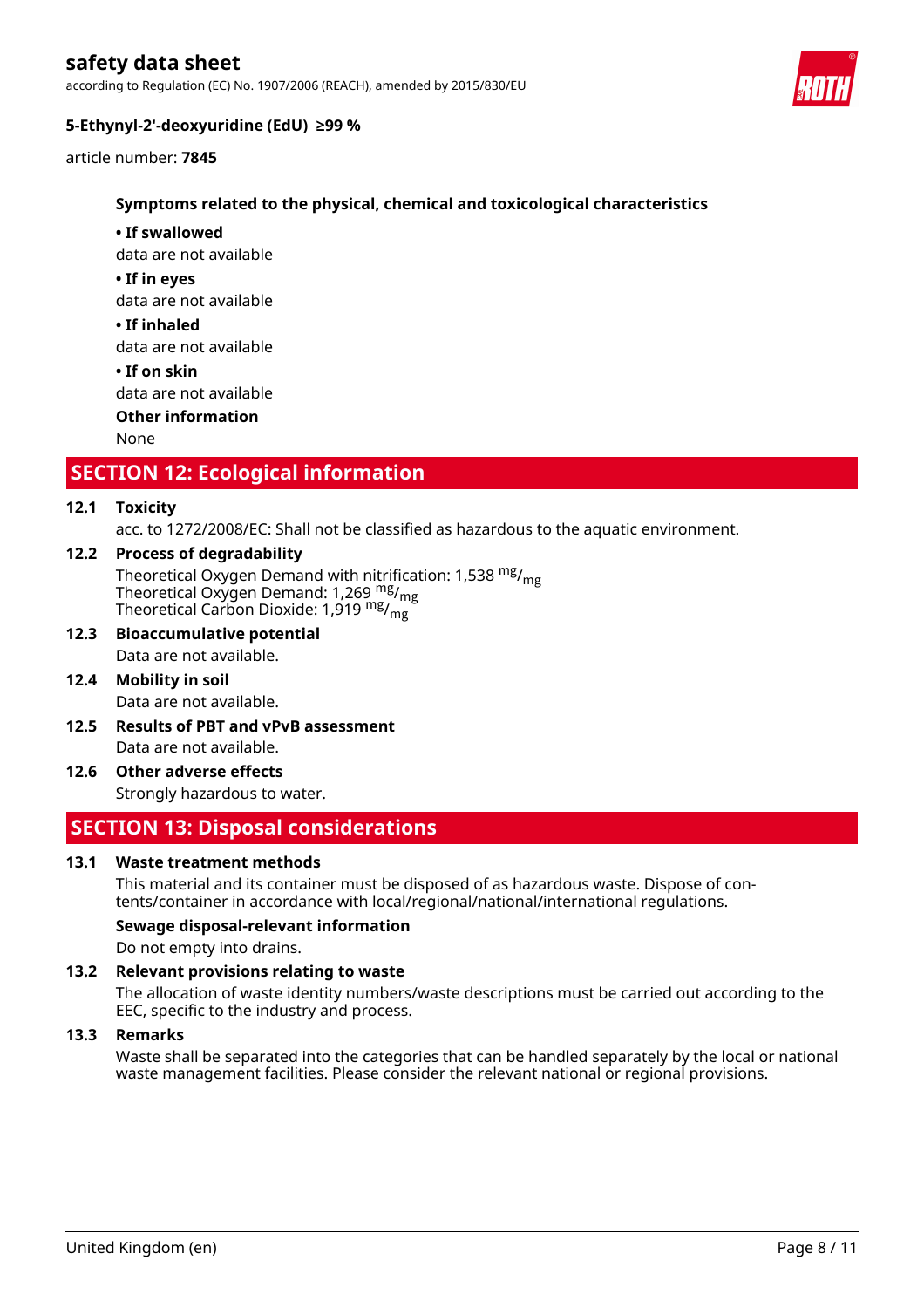according to Regulation (EC) No. 1907/2006 (REACH), amended by 2015/830/EU



# **5-Ethynyl-2'-deoxyuridine (EdU) ≥99 %**

article number: **7845**

|              | <b>SECTION 14: Transport information</b>                                                                                                                                                             |                                                                                   |  |
|--------------|------------------------------------------------------------------------------------------------------------------------------------------------------------------------------------------------------|-----------------------------------------------------------------------------------|--|
| 14.1         | UN number                                                                                                                                                                                            | (not subject to transport regulations)                                            |  |
| 14.2         | UN proper shipping name                                                                                                                                                                              | not relevant                                                                      |  |
| 14.3         | Transport hazard class(es)                                                                                                                                                                           | not relevant                                                                      |  |
|              | Class                                                                                                                                                                                                |                                                                                   |  |
| 14.4         | Packing group                                                                                                                                                                                        | not relevant                                                                      |  |
| 14.5         | Environmental hazards                                                                                                                                                                                | none (non-environmentally hazardous acc. to the danger-<br>ous goods regulations) |  |
| 14.6<br>14.7 | <b>Special precautions for user</b><br>There is no additional information.<br>Transport in bulk according to Annex II of MARPOL and the IBC Code<br>The cargo is not intended to be carried in bulk. |                                                                                   |  |
| 14.8         | <b>Information for each of the UN Model Regulations</b>                                                                                                                                              |                                                                                   |  |
|              | • Transport of dangerous goods by road, rail and inland waterway (ADR/RID/ADN)<br>Not subject to ADR, RID and ADN.<br>• International Maritime Dangerous Goods Code (IMDG)<br>Not subject to IMDG.   |                                                                                   |  |
|              | <b>SECTION 15: Regulatory information</b>                                                                                                                                                            |                                                                                   |  |

**15.1 Safety, health and environmental regulations/legislation specific for the substance or mixture**

**Relevant provisions of the European Union (EU)**

Not listed. **• Regulation 649/2012/EU concerning the export and import of hazardous chemicals (PIC)**

- Not listed. **• Regulation 1005/2009/EC on substances that deplete the ozone layer (ODS)**
- Not listed. **• Regulation 850/2004/EC on persistent organic pollutants (POP)**
- **Restrictions according to REACH, Annex XVII**
- not listed
- **List of substances subject to authorisation (REACH, Annex XIV)**

not listed

**Directive 2011/65/EU on the restriction of the use of certain hazardous substances in electrical and electronic equipment (RoHS) - Annex II**

not listed

**Regulation 166/2006/EC concerning the establishment of a European Pollutant Release and Transfer Register (PRTR)**

not listed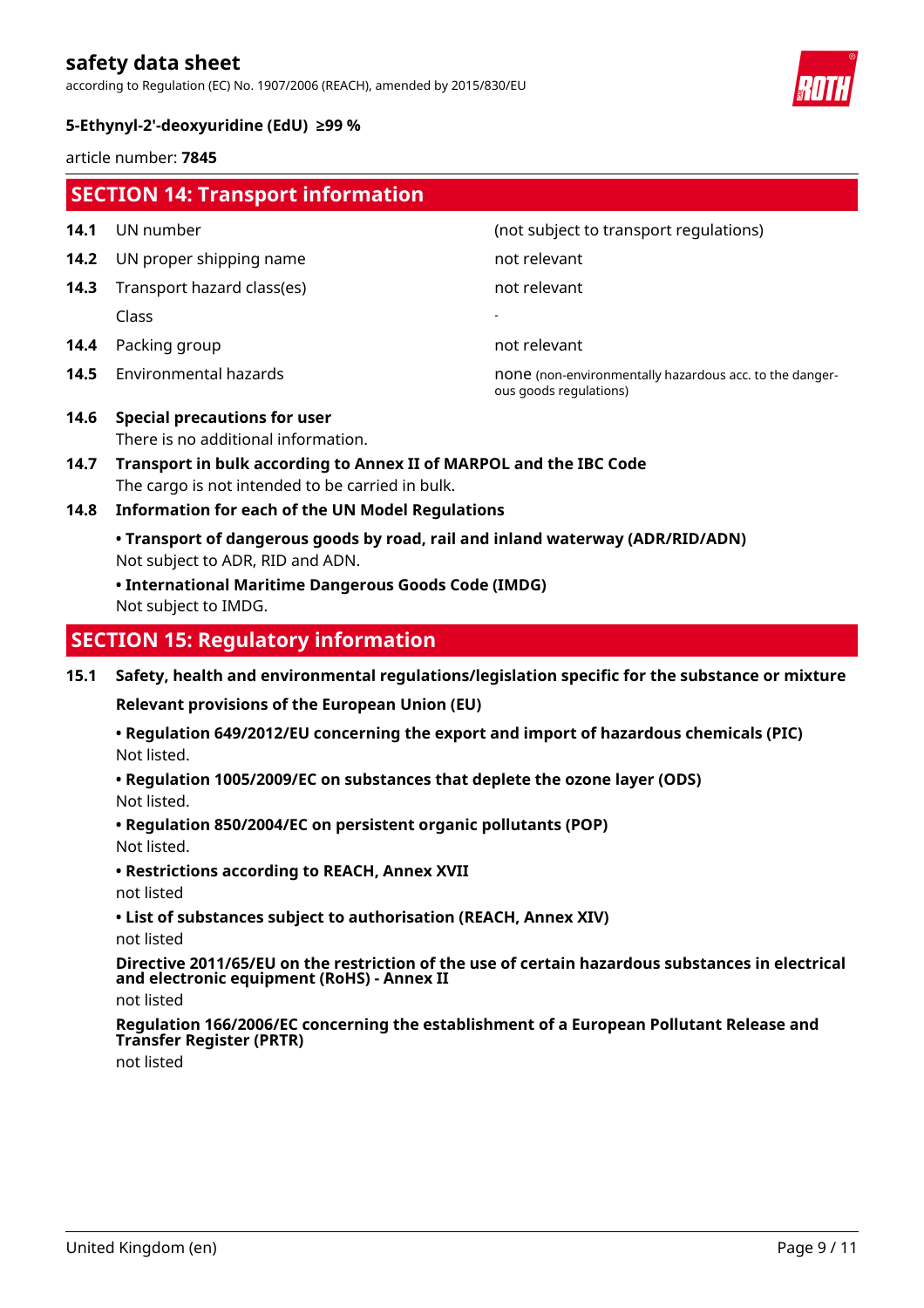according to Regulation (EC) No. 1907/2006 (REACH), amended by 2015/830/EU



# **5-Ethynyl-2'-deoxyuridine (EdU) ≥99 %**

article number: **7845**

# **Directive 2000/60/EC establishing a framework for Community action in the field of water policy (WFD)**

not listed

# **15.2 Chemical Safety Assessment**

No Chemical Safety Assessment has been carried out for this substance.

# **SECTION 16: Other information**

#### **Abbreviations and acronyms**

| Abbr.         | <b>Descriptions of used abbreviations</b>                                                                                                                                                                                     |
|---------------|-------------------------------------------------------------------------------------------------------------------------------------------------------------------------------------------------------------------------------|
| <b>ADN</b>    | Accord européen relatif au transport international des marchandises dangereuses par voies de navigation<br>intérieures (European Agreement concerning the International Carriage of Dangerous Goods by Inland Wa-<br>terways) |
| <b>ADR</b>    | Accord européen relatif au transport international des marchandises dangereuses par route (European<br>Agreement concerning the International Carriage of Dangerous Goods by Road)                                            |
| CAS           | Chemical Abstracts Service (service that maintains the most comprehensive list of chemical substances)                                                                                                                        |
| <b>CLP</b>    | Regulation (EC) No 1272/2008 on classification, labelling and packaging of substances and mixtures                                                                                                                            |
| <b>CMR</b>    | Carcinogenic, Mutagenic or toxic for Reproduction                                                                                                                                                                             |
| EH40/2005     | EH40/2005 Workplace exposure limits (http://www.nationalarchives.gov.uk/doc/open-government-licence/)                                                                                                                         |
| <b>GHS</b>    | "Globally Harmonized System of Classification and Labelling of Chemicals" developed by the United Nations                                                                                                                     |
| <b>IMDG</b>   | International Maritime Dangerous Goods Code                                                                                                                                                                                   |
| <b>MARPOL</b> | International Convention for the Prevention of Pollution from Ships (abbr. of "Marine Pollutant)                                                                                                                              |
| PBT           | Persistent, Bioaccumulative and Toxic                                                                                                                                                                                         |
| <b>REACH</b>  | Registration, Evaluation, Authorisation and Restriction of Chemicals                                                                                                                                                          |
| <b>RID</b>    | Règlement concernant le transport International ferroviaire des marchandises Dangereuses (Regulations<br>concerning the International carriage of Dangerous goods by Rail)                                                    |
| <b>STEL</b>   | short-term exposure limit                                                                                                                                                                                                     |
| <b>TWA</b>    | time-weighted average                                                                                                                                                                                                         |
| vPvB          | very Persistent and very Bioaccumulative                                                                                                                                                                                      |
| WEL           | workplace exposure limit                                                                                                                                                                                                      |

#### **Key literature references and sources for data**

- Regulation (EC) No. 1907/2006 (REACH), amended by 2015/830/EU<br>- Regulation (EC) No. 1272/2008 (CLP, EU GHS)
- Regulation (EC) No. 1272/2008 (CLP, EU GHS)

# **List of relevant phrases (code and full text as stated in chapter 2 and 3)**

| Code | Text                                                |
|------|-----------------------------------------------------|
| H340 | may cause genetic defects                           |
| H361 | suspected of damaging fertility or the unborn child |